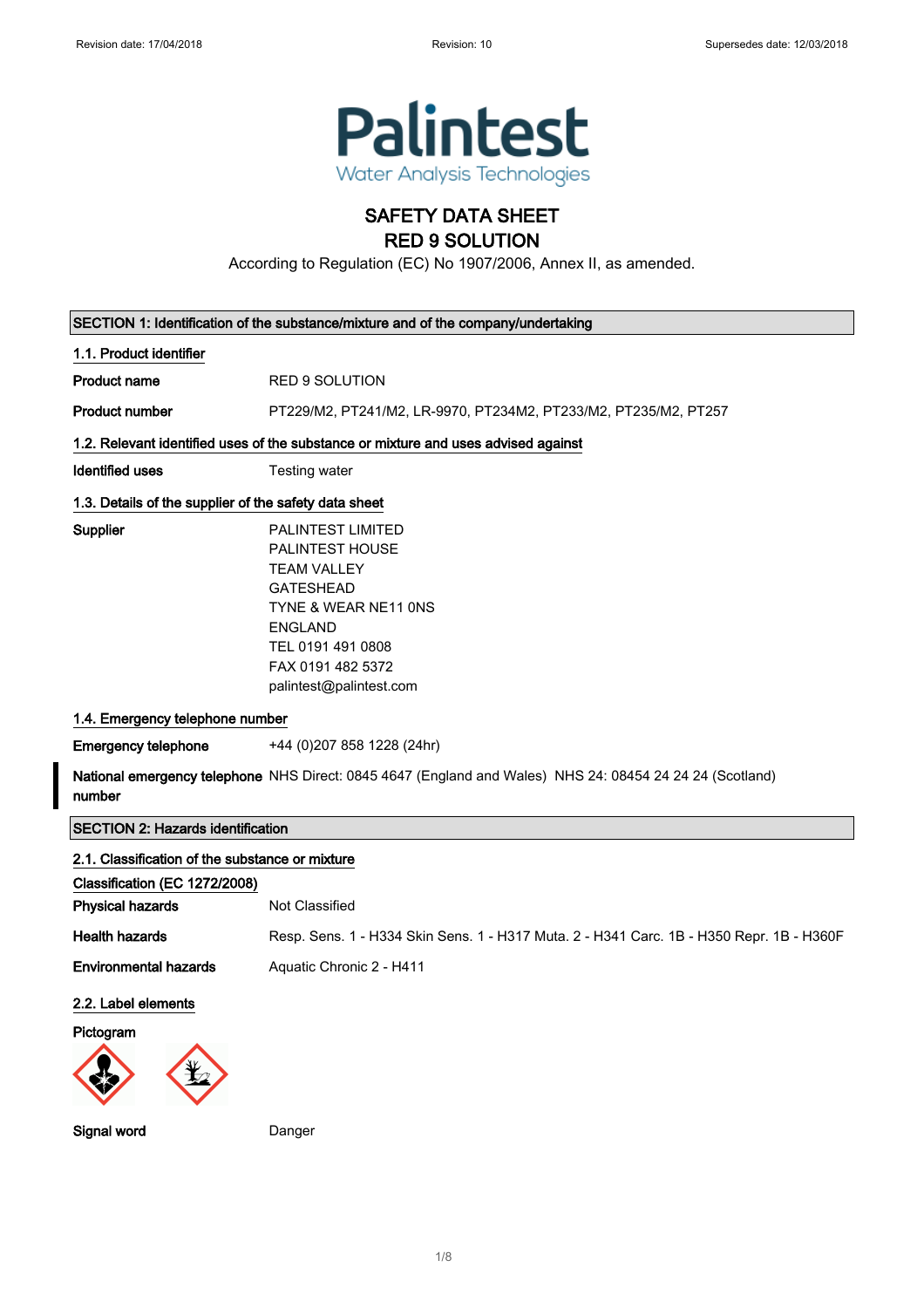| <b>Hazard statements</b>                  | H317 May cause an allergic skin reaction.<br>H334 May cause allergy or asthma symptoms or breathing difficulties if inhaled.<br>H341 Suspected of causing genetic defects.<br>H350 May cause cancer.<br>H360F May damage fertility.<br>H411 Toxic to aquatic life with long lasting effects.                                                                                                                                                                                                                                                                                                                                                                                                                                               |
|-------------------------------------------|--------------------------------------------------------------------------------------------------------------------------------------------------------------------------------------------------------------------------------------------------------------------------------------------------------------------------------------------------------------------------------------------------------------------------------------------------------------------------------------------------------------------------------------------------------------------------------------------------------------------------------------------------------------------------------------------------------------------------------------------|
| <b>Precautionary statements</b>           | P273 Avoid release to the environment.<br>P280 Wear protective gloves/ protective clothing/ eye protection/ face protection.<br>P302+P352 IF ON SKIN: Wash with plenty of water.<br>P333+P313 If skin irritation or rash occurs: Get medical advice/attention.<br>P405 Store locked up.<br>P501 Dispose of contents/ container in accordance with local regulations.                                                                                                                                                                                                                                                                                                                                                                       |
| Contains                                  | <b>COBALT DICHLORIDE</b>                                                                                                                                                                                                                                                                                                                                                                                                                                                                                                                                                                                                                                                                                                                   |
| Supplementary precautionary<br>statements | P201 Obtain special instructions before use.<br>P202 Do not handle until all safety precautions have been read and understood.<br>P261 Avoid breathing vapour/ spray.<br>P272 Contaminated work clothing should not be allowed out of the workplace.<br>P284 [In case of inadequate ventilation] wear respiratory protection.<br>P304+P340 IF INHALED: Remove person to fresh air and keep comfortable for breathing.<br>P308+P313 IF exposed or concerned: Get medical advice/ attention.<br>P321 Specific treatment (see medical advice on this label).<br>P342+P311 If experiencing respiratory symptoms: Call a POISON CENTER/ doctor.<br>P362+P364 Take off contaminated clothing and wash it before reuse.<br>P391 Collect spillage. |

#### 2.3. Other hazards

STOT SE 3 - H335

This substance is not classified as PBT or vPvB according to current EU criteria.

#### SECTION 3: Composition/information on ingredients

| 3.2. Mixtures              |                      |                                |
|----------------------------|----------------------|--------------------------------|
| <b>HYDROCHLORIC ACID %</b> |                      | 3.1%                           |
| CAS number: 7647-01-0      | EC number: 231-595-7 | REACH registration number: 01- |
|                            |                      | 2119484862-27-XXXX             |
| <b>Classification</b>      |                      |                                |
| Skin Corr. 1B - H314       |                      |                                |
| Eye Dam. 1 - H318          |                      |                                |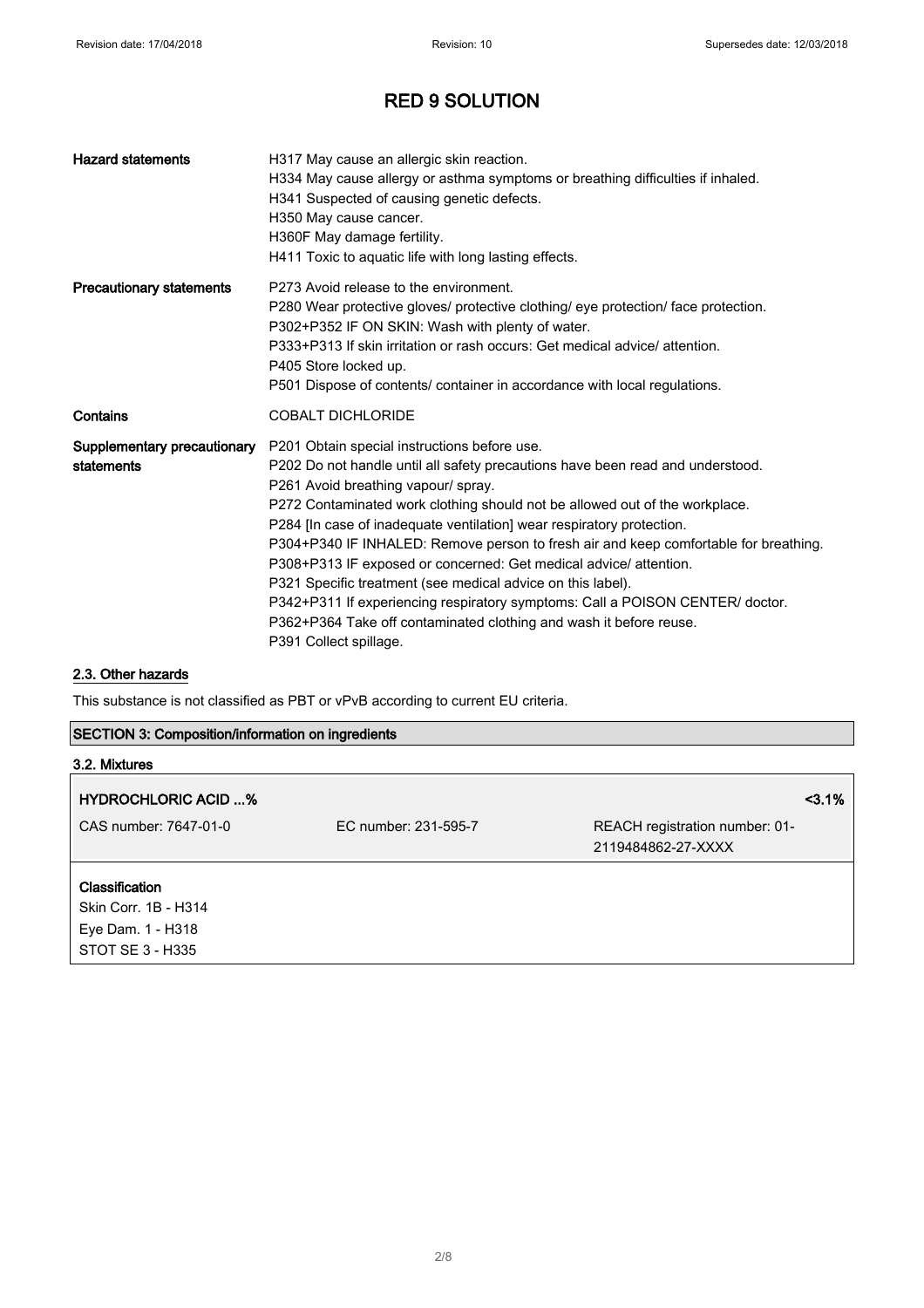#### COBALT DICHLORIDE <2%

CAS number: 7646-79-9 EC number: 231-589-4 REACH registration number: 01- 2119517584-37-XXXX

 $M$  factor (Acute) = 10 M factor (Chronic) = 10

Substance of very high concern (SVHC).This product is/contains a substance that is included in REGULATION (EC) No 1907/2006 (REACH) ANNEX XVII - RESTRICTIONS ON THE MANUFACTURE, PLACING ON THE MARKET AND USE OF CERTAIN DANGEROUS SUBSTANCES, MIXTURES AND ARTICLES.

#### **Classification**

Acute Tox. 4 - H302 Resp. Sens. 1 - H334 Skin Sens. 1 - H317 Muta. 2 - H341 Carc. 1B - H350i Repr. 1B - H360F Aquatic Acute 1 - H400 Aquatic Chronic 1 - H410

The Full Text for all R-Phrases and Hazard Statements are Displayed in Section 16.

| <b>Composition comments</b>                                                     | This product contains a substance that is a SVHC.                                                                                                                                                                                                                 |  |  |
|---------------------------------------------------------------------------------|-------------------------------------------------------------------------------------------------------------------------------------------------------------------------------------------------------------------------------------------------------------------|--|--|
| <b>SECTION 4: First aid measures</b>                                            |                                                                                                                                                                                                                                                                   |  |  |
| 4.1. Description of first aid measures                                          |                                                                                                                                                                                                                                                                   |  |  |
| <b>General information</b>                                                      | When handled correctly, undamaged units represent no danger.                                                                                                                                                                                                      |  |  |
| Inhalation                                                                      | Unlikely route of exposure as the product does not contain volatile substances.                                                                                                                                                                                   |  |  |
| Ingestion                                                                       | Rinse mouth thoroughly with water. Get medical attention immediately.                                                                                                                                                                                             |  |  |
| <b>Skin contact</b>                                                             | Wash skin thoroughly with soap and water. Get medical attention promptly if symptoms occur<br>after washing.                                                                                                                                                      |  |  |
| Eye contact                                                                     | Rinse immediately with plenty of water. Remove any contact lenses and open eyelids wide<br>apart. Continue to rinse for at least 15 minutes. Get medical attention if irritation persists after<br>washing. Show this Safety Data Sheet to the medical personnel. |  |  |
|                                                                                 | 4.2. Most important symptoms and effects, both acute and delayed                                                                                                                                                                                                  |  |  |
| <b>General information</b>                                                      | The severity of the symptoms described will vary dependent on the concentration and the<br>length of exposure.                                                                                                                                                    |  |  |
| Inhalation                                                                      | Difficulty in breathing.                                                                                                                                                                                                                                          |  |  |
| Ingestion                                                                       | May cause chemical burns in mouth and throat. May cause stomach pain or vomiting.                                                                                                                                                                                 |  |  |
| <b>Skin contact</b>                                                             | May cause serious chemical burns to the skin.                                                                                                                                                                                                                     |  |  |
| Eye contact                                                                     | May cause blurred vision and serious eye damage.                                                                                                                                                                                                                  |  |  |
| 4.3. Indication of any immediate medical attention and special treatment needed |                                                                                                                                                                                                                                                                   |  |  |
| Notes for the doctor                                                            | Treat symptomatically.                                                                                                                                                                                                                                            |  |  |
| <b>SECTION 5: Firefighting measures</b>                                         |                                                                                                                                                                                                                                                                   |  |  |
| 5.1. Extinguishing media                                                        |                                                                                                                                                                                                                                                                   |  |  |

Suitable extinguishing media Use fire-extinguishing media suitable for the surrounding fire.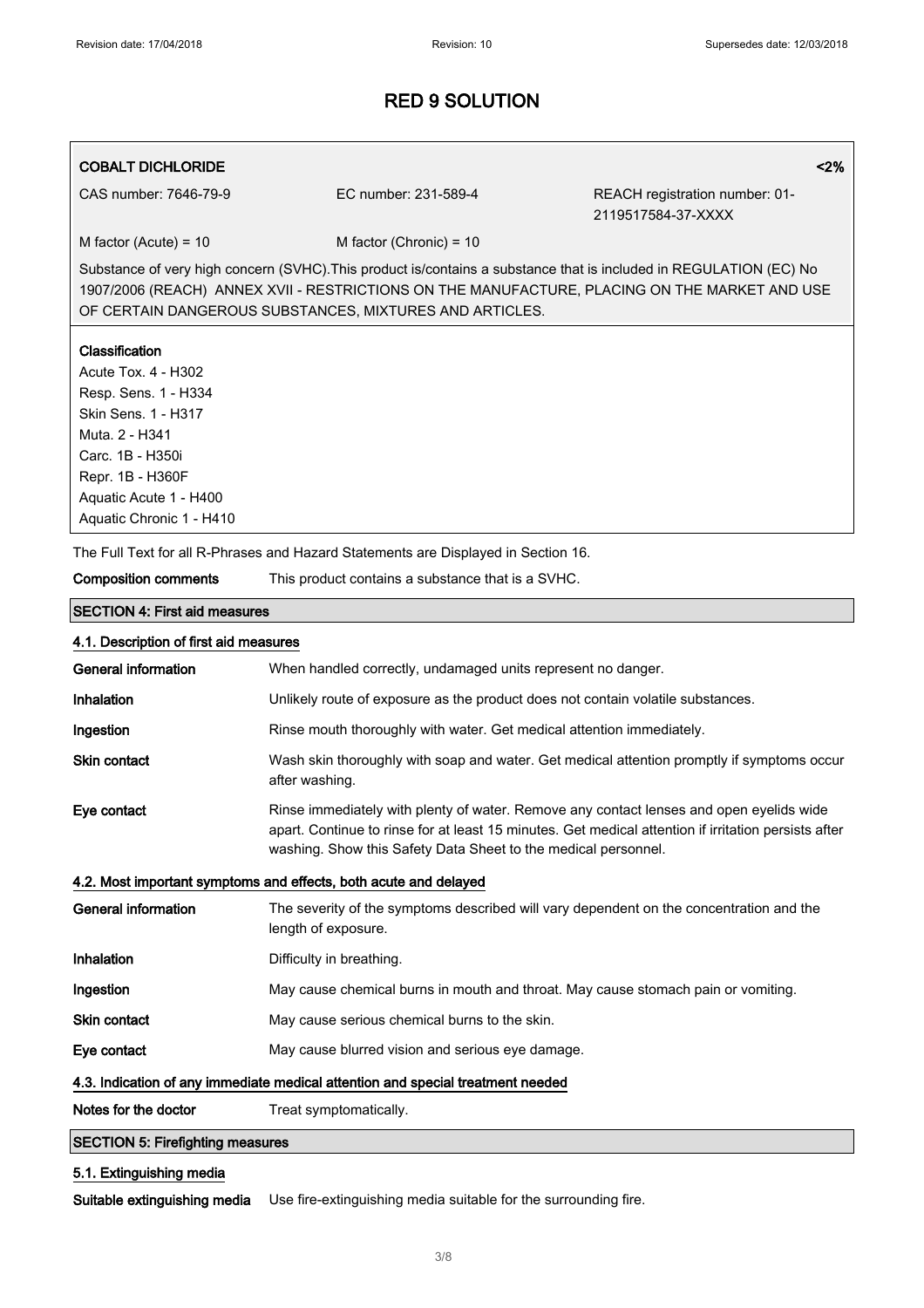|                                                                                                                                                                        | 5.2. Special hazards arising from the substance or mixture                                                                                                                                                                                                                                                                   |
|------------------------------------------------------------------------------------------------------------------------------------------------------------------------|------------------------------------------------------------------------------------------------------------------------------------------------------------------------------------------------------------------------------------------------------------------------------------------------------------------------------|
| <b>Hazardous combustion</b><br>products                                                                                                                                | Heating may generate the following products: Toxic and corrosive gases or vapours.                                                                                                                                                                                                                                           |
| 5.3. Advice for firefighters                                                                                                                                           |                                                                                                                                                                                                                                                                                                                              |
| Protective actions during<br>firefighting                                                                                                                              | No specific firefighting precautions known.                                                                                                                                                                                                                                                                                  |
| <b>SECTION 6: Accidental release measures</b>                                                                                                                          |                                                                                                                                                                                                                                                                                                                              |
|                                                                                                                                                                        | 6.1. Personal precautions, protective equipment and emergency procedures                                                                                                                                                                                                                                                     |
| <b>Personal precautions</b>                                                                                                                                            | Wear protective clothing as described in Section 8 of this safety data sheet.                                                                                                                                                                                                                                                |
| 6.2. Environmental precautions                                                                                                                                         |                                                                                                                                                                                                                                                                                                                              |
| <b>Environmental precautions</b>                                                                                                                                       | Not considered to be a significant hazard due to the small quantities used. However, large or<br>frequent spills may have hazardous effects on the environment.                                                                                                                                                              |
| 6.3. Methods and material for containment and cleaning up                                                                                                              |                                                                                                                                                                                                                                                                                                                              |
| Methods for cleaning up                                                                                                                                                | Absorb in vermiculite, dry sand or earth and place into containers. Wear suitable protective<br>equipment, including gloves, goggles/face shield, respirator, boots, clothing or apron, as<br>appropriate. Collect and place in suitable waste disposal containers and seal securely. For<br>waste disposal, see Section 13. |
| 6.4. Reference to other sections                                                                                                                                       |                                                                                                                                                                                                                                                                                                                              |
| Reference to other sections                                                                                                                                            | Wear protective clothing as described in Section 8 of this safety data sheet.                                                                                                                                                                                                                                                |
| <b>SECTION 7: Handling and storage</b>                                                                                                                                 |                                                                                                                                                                                                                                                                                                                              |
| 7.1. Precautions for safe handling                                                                                                                                     |                                                                                                                                                                                                                                                                                                                              |
| <b>Usage precautions</b>                                                                                                                                               | Good personal hygiene procedures should be implemented.                                                                                                                                                                                                                                                                      |
|                                                                                                                                                                        | 7.2. Conditions for safe storage, including any incompatibilities                                                                                                                                                                                                                                                            |
| <b>Storage precautions</b>                                                                                                                                             | Keep separate from food, feedstuffs, fertilisers and other sensitive material. Store in tightly-                                                                                                                                                                                                                             |
|                                                                                                                                                                        | closed, original container in a dry and cool place.                                                                                                                                                                                                                                                                          |
| 7.3. Specific end use(s)                                                                                                                                               |                                                                                                                                                                                                                                                                                                                              |
| Specific end use(s)                                                                                                                                                    | The identified uses for this product are detailed in Section 1.2.                                                                                                                                                                                                                                                            |
| <b>SECTION 8: Exposure Controls/personal protection</b>                                                                                                                |                                                                                                                                                                                                                                                                                                                              |
| 8.1. Control parameters<br>Occupational exposure limits<br><b>HYDROCHLORIC ACID %</b>                                                                                  |                                                                                                                                                                                                                                                                                                                              |
|                                                                                                                                                                        | Long-term exposure limit (8-hour TWA): WEL 1 ppm 2 mg/m <sup>3</sup> gas and aerosol mists<br>Short-term exposure limit (15-minute): WEL 5 ppm 8 mg/m <sup>3</sup> gas and aerosol mists                                                                                                                                     |
| <b>COBALT DICHLORIDE</b>                                                                                                                                               |                                                                                                                                                                                                                                                                                                                              |
| Long-term exposure limit (8-hour TWA): WEL 0,1 mg/m <sup>3</sup><br>Short-term exposure limit (15-minute): WEL<br>Carc, Sen<br>as Co<br>WEL = Workplace Exposure Limit | Carc = Capable of causing cancer and/or heritable genetic damage.                                                                                                                                                                                                                                                            |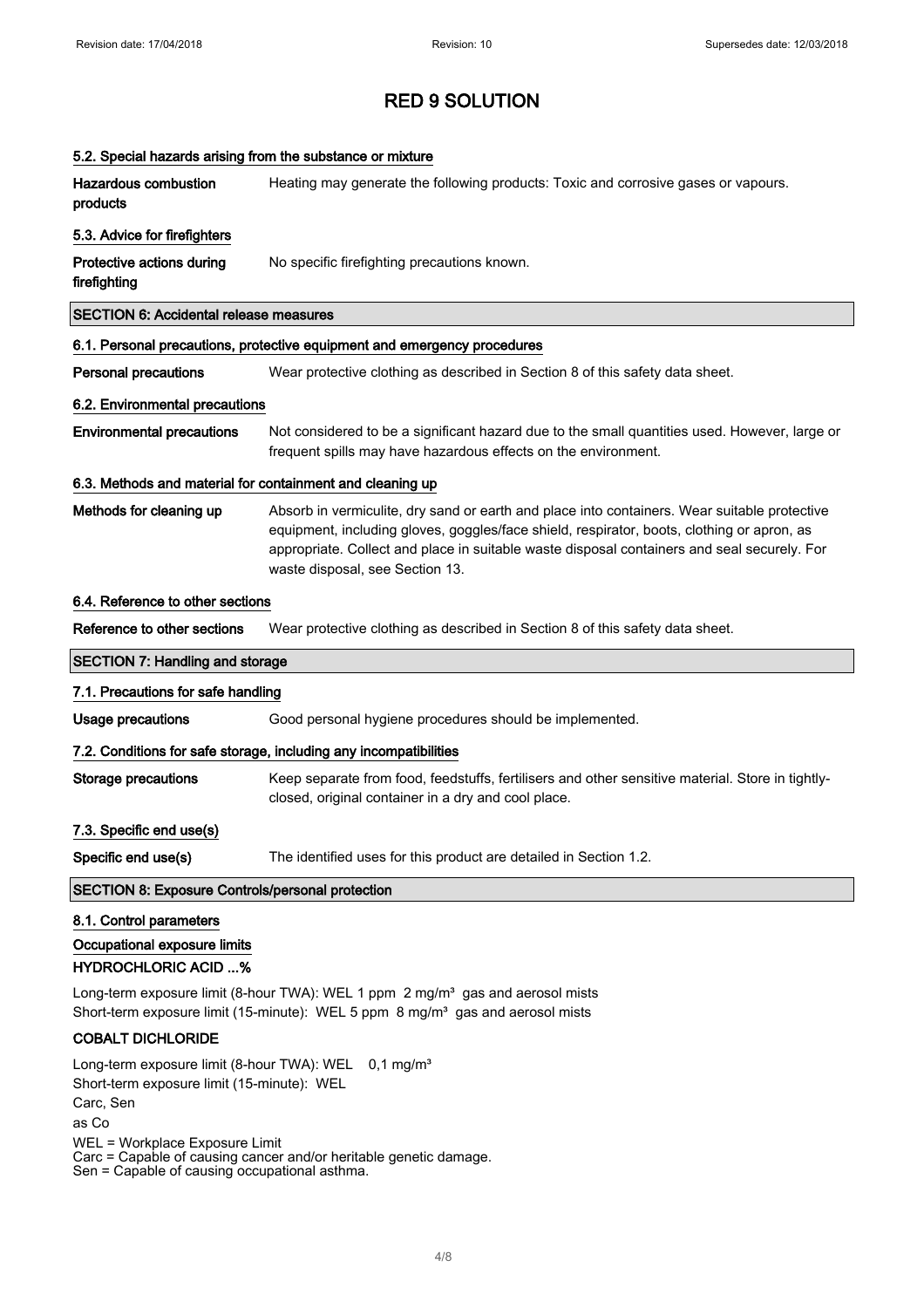| Ingredient comments                                        | OES = Occupational Exposure Standard. MEL = Maximum Exposure Limit. ACGIH = US<br>Standard.                                                                                                           |
|------------------------------------------------------------|-------------------------------------------------------------------------------------------------------------------------------------------------------------------------------------------------------|
| 8.2. Exposure controls                                     |                                                                                                                                                                                                       |
| Protective equipment                                       |                                                                                                                                                                                                       |
|                                                            |                                                                                                                                                                                                       |
| Eye/face protection                                        | Eyewear complying with an approved standard should be worn if a risk assessment indicates<br>eye contact is possible. The following protection should be worn: Chemical splash goggles.               |
| Hand protection                                            | It is recommended that chemical-resistant, impervious gloves are worn. It is recommended<br>that gloves are made of the following material: Nitrile rubber.                                           |
| Hygiene measures                                           | No specific hygiene procedures recommended but good personal hygiene practices should<br>always be observed when working with chemical products. Wash promptly if skin becomes<br>contaminated.       |
| <b>Respiratory protection</b>                              | Due to the physical nature of this product, exposure by this route is unlikely. No specific<br>recommendations. Respiratory protection may be required if excessive airborne<br>contamination occurs. |
| <b>SECTION 9: Physical and Chemical Properties</b>         |                                                                                                                                                                                                       |
| 9.1. Information on basic physical and chemical properties |                                                                                                                                                                                                       |
| Appearance                                                 | Liquid.                                                                                                                                                                                               |
| Colour                                                     | Red.                                                                                                                                                                                                  |
| 9.2. Other information                                     |                                                                                                                                                                                                       |
|                                                            |                                                                                                                                                                                                       |
| Other information                                          | No data available.                                                                                                                                                                                    |
| <b>SECTION 10: Stability and reactivity</b>                |                                                                                                                                                                                                       |
| 10.1. Reactivity                                           |                                                                                                                                                                                                       |
| <b>Reactivity</b>                                          | There are no known reactivity hazards associated with this product.                                                                                                                                   |
| 10.2. Chemical stability                                   |                                                                                                                                                                                                       |
| <b>Stability</b>                                           | Stable under the prescribed storage conditions.                                                                                                                                                       |
| 10.3. Possibility of hazardous reactions                   |                                                                                                                                                                                                       |
| Possibility of hazardous<br>reactions                      | No data available.                                                                                                                                                                                    |
| 10.4. Conditions to avoid                                  |                                                                                                                                                                                                       |
| <b>Conditions to avoid</b>                                 | There are no known conditions that are likely to result in a hazardous situation.                                                                                                                     |
| 10.5. Incompatible materials                               |                                                                                                                                                                                                       |
| Materials to avoid                                         | No specific material or group of materials is likely to react with the product to produce a<br>hazardous situation.                                                                                   |
| 10.6. Hazardous decomposition products                     |                                                                                                                                                                                                       |
| Hazardous decomposition<br>products                        | There are no anticipated hazardous decomposition products associated with this material.                                                                                                              |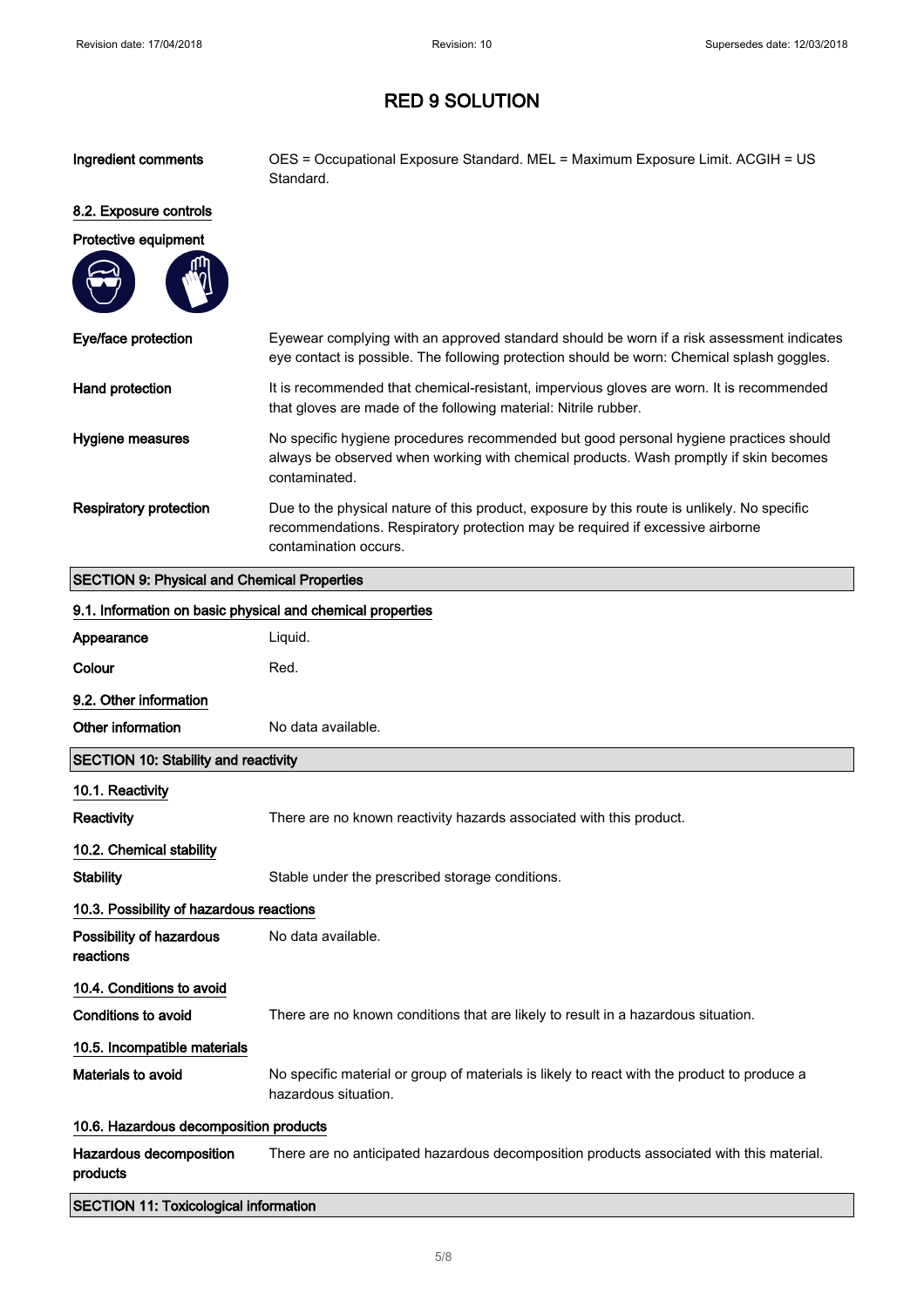| 11.1. Information on toxicological effects |                                                                                                                                                   |
|--------------------------------------------|---------------------------------------------------------------------------------------------------------------------------------------------------|
| <b>Toxicological effects</b>               | This product is toxic.                                                                                                                            |
| Acute toxicity - oral<br>ATE oral (mg/kg)  | 67,370.27264732                                                                                                                                   |
| Inhalation                                 | Toxic: danger of very serious irreversible effects through inhalation.                                                                            |
| Skin contact                               | The product contains a small amount of sensitising substance. May cause sensitisation or<br>allergic reactions in sensitive individuals.          |
| <b>SECTION 12: Ecological Information</b>  |                                                                                                                                                   |
| Ecotoxicity                                | The product contains substances which are toxic to aquatic organisms and which may cause<br>long-term adverse effects in the aquatic environment. |
| 12.1. Toxicity                             |                                                                                                                                                   |
| <b>Toxicity</b>                            | The product contains a substance which is toxic to aquatic organisms and which may cause<br>long-term adverse effects in the aquatic environment. |
| 12.2. Persistence and degradability        |                                                                                                                                                   |
|                                            | Persistence and degradability There are no data on the degradability of this product.                                                             |
| 12.3. Bioaccumulative potential            |                                                                                                                                                   |
| <b>Bioaccumulative potential</b>           | No data available on bioaccumulation.                                                                                                             |
| 12.4. Mobility in soil                     |                                                                                                                                                   |
| <b>Mobility</b>                            | The product is soluble in water.                                                                                                                  |
| 12.5. Results of PBT and vPvB assessment   |                                                                                                                                                   |
| Results of PBT and vPvB<br>assessment      | This substance is not classified as PBT or vPvB according to current EU criteria.                                                                 |
| 12.6. Other adverse effects                |                                                                                                                                                   |
| Other adverse effects                      | None known.                                                                                                                                       |
| <b>SECTION 13: Disposal considerations</b> |                                                                                                                                                   |
| 13.1. Waste treatment methods              |                                                                                                                                                   |
| <b>Disposal methods</b>                    | Dispose of waste to licensed waste disposal site in accordance with the requirements of the<br>local Waste Disposal Authority.                    |
| <b>SECTION 14: Transport information</b>   |                                                                                                                                                   |
| Air transport notes                        | This product is not subject to transport regulations as it complies with the conditions of Special<br>Provision A197 of IATA.                     |
| 14.1. UN number                            |                                                                                                                                                   |
| UN No. (ADR/RID)                           | 3082                                                                                                                                              |
| UN No. (IMDG)                              | 3082                                                                                                                                              |
| UN No. (ICAO)                              | 3082                                                                                                                                              |
| 14.2. UN proper shipping name              |                                                                                                                                                   |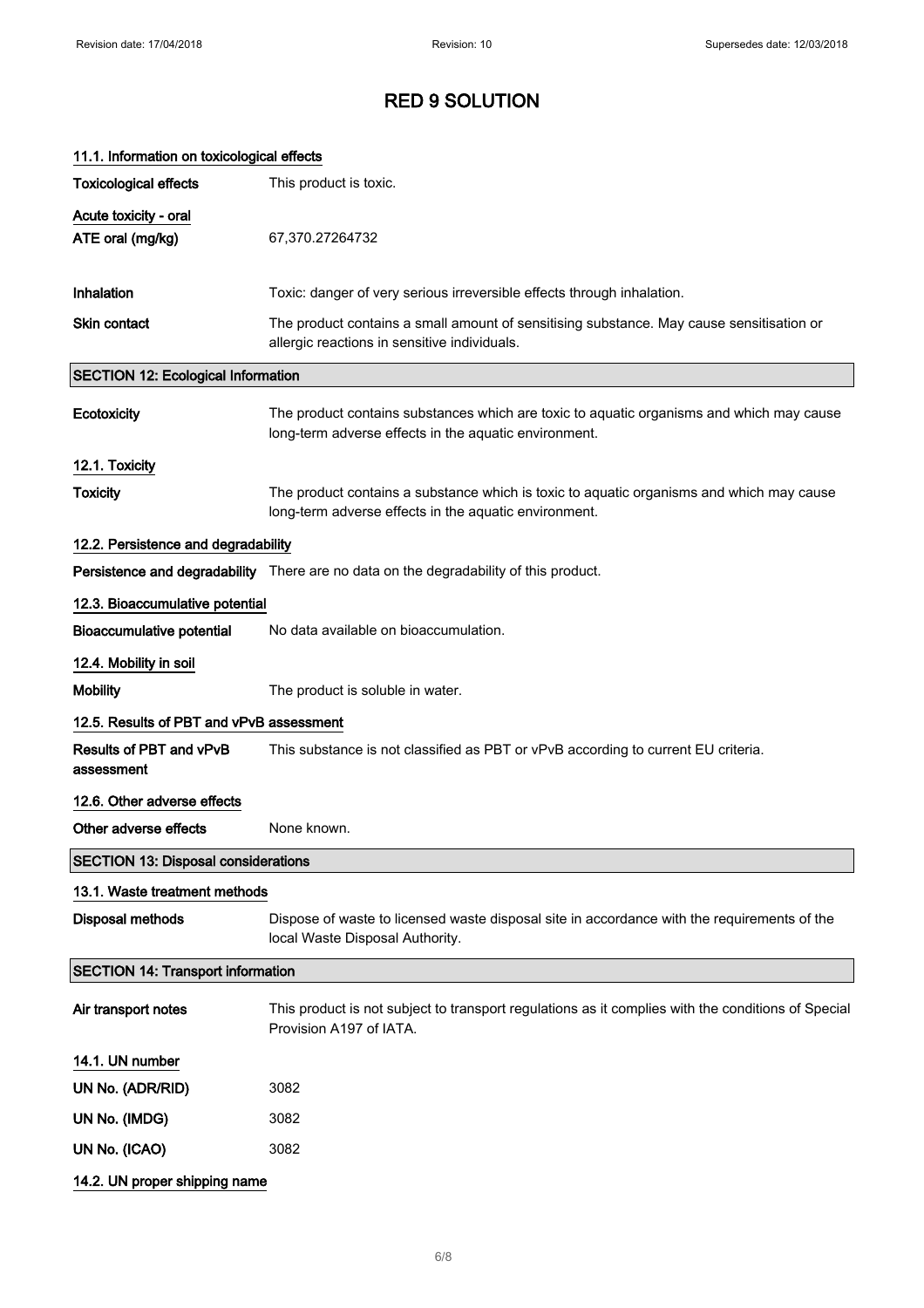| Proper shipping name<br>(ADR/RID) | ENVIRONMENTALLY HAZARDOUS SUBSTANCE, LIQUID, N.O.S. (COBALT DICHLORIDE)                             |
|-----------------------------------|-----------------------------------------------------------------------------------------------------|
|                                   | Proper shipping name (IMDG) ENVIRONMENTALLY HAZARDOUS SUBSTANCE, LIQUID, N.O.S. (COBALT DICHLORIDE) |
|                                   | Proper shipping name (ICAO) ENVIRONMENTALLY HAZARDOUS SUBSTANCE, LIQUID, N.O.S. (COBALT DICHLORIDE) |
| Proper shipping name (ADN)        | ENVIRONMENTALLY HAZARDOUS SUBSTANCE, LIQUID, N.O.S. (COBALT DICHLORIDE)                             |

| <b>ADR/RID class</b> | 9 |
|----------------------|---|
| <b>ADR/RID label</b> | 9 |
| <b>IMDG class</b>    | 9 |
| ICAO class/division  | я |
|                      |   |

#### Transport labels



#### 14.4. Packing group

| <b>ADR/RID packing group</b> | Ш |
|------------------------------|---|
| <b>IMDG packing group</b>    | ш |
| ICAO packing group           | ш |

#### 14.5. Environmental hazards

Environmentally hazardous substance/marine pollutant



#### 14.6. Special precautions for user

| <b>EmS</b>                                       | $F-A. S-F$ |
|--------------------------------------------------|------------|
| <b>Emergency Action Code</b>                     | $\cdot 37$ |
| <b>Hazard Identification Number</b><br>(ADR/RID) | 90         |
| <b>Tunnel restriction code</b>                   | (F)        |

### 14.7. Transport in bulk according to Annex II of MARPOL and the IBC Code

Transport in bulk according to Not applicable. Annex II of MARPOL 73/78 and the IBC Code

#### SECTION 15: Regulatory information

#### 15.1. Safety, health and environmental regulations/legislation specific for the substance or mixture

| <b>EU</b> legislation | Regulation (EC) No 1272/2008 of the European Parliament and of the Council of 16<br>December 2008 on classification, labelling and packaging of substances and mixtures (as<br>amended). |
|-----------------------|------------------------------------------------------------------------------------------------------------------------------------------------------------------------------------------|
| Guidance              | Safety Data Sheets for Substances and Preparations.                                                                                                                                      |